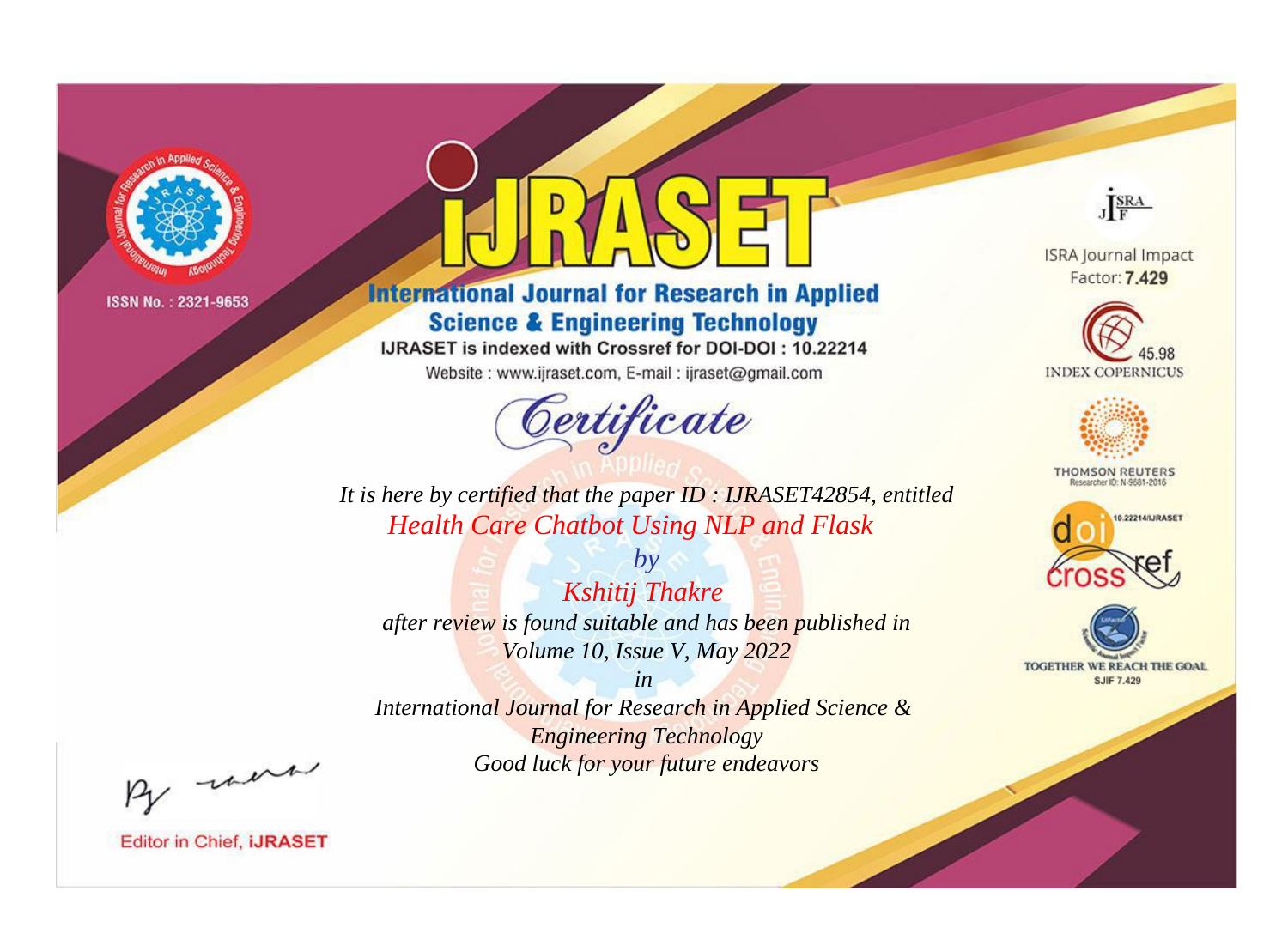

# **International Journal for Research in Applied Science & Engineering Technology**

IJRASET is indexed with Crossref for DOI-DOI: 10.22214

Website: www.ijraset.com, E-mail: ijraset@gmail.com



JERA

**ISRA Journal Impact** Factor: 7.429





**THOMSON REUTERS** 



TOGETHER WE REACH THE GOAL **SJIF 7.429** 

*It is here by certified that the paper ID : IJRASET42854, entitled Health Care Chatbot Using NLP and Flask*

*Dr. P. R. Rothe after review is found suitable and has been published in Volume 10, Issue V, May 2022*

*by*

*in* 

*International Journal for Research in Applied Science & Engineering Technology Good luck for your future endeavors*

By morn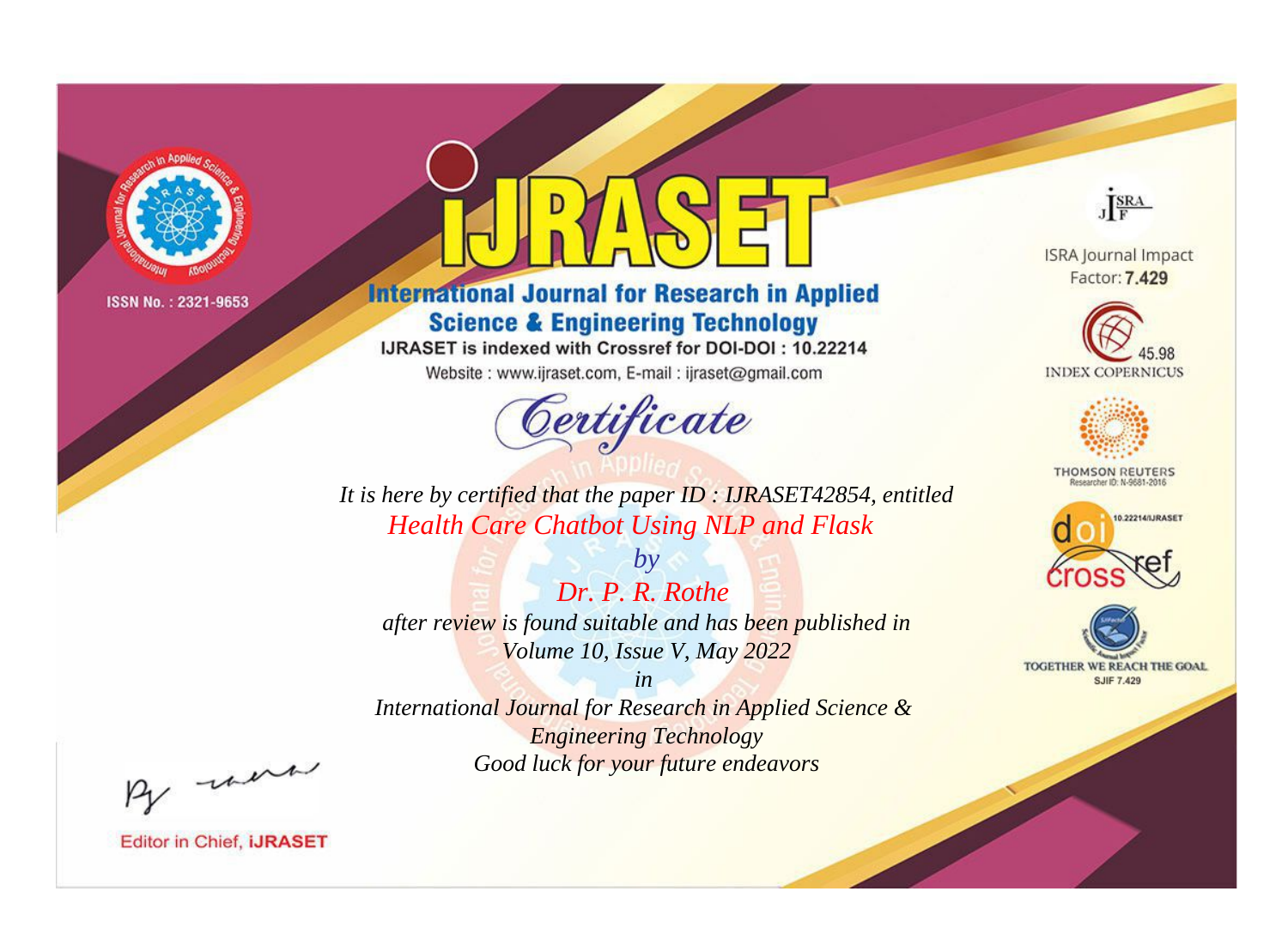

# **International Journal for Research in Applied Science & Engineering Technology**

IJRASET is indexed with Crossref for DOI-DOI: 10.22214

Website: www.ijraset.com, E-mail: ijraset@gmail.com



JERA

**ISRA Journal Impact** Factor: 7.429





**THOMSON REUTERS** 



TOGETHER WE REACH THE GOAL **SJIF 7.429** 

*It is here by certified that the paper ID : IJRASET42854, entitled Health Care Chatbot Using NLP and Flask*

*by Sakshi Kukade after review is found suitable and has been published in Volume 10, Issue V, May 2022*

*in* 

*International Journal for Research in Applied Science & Engineering Technology Good luck for your future endeavors*

By morn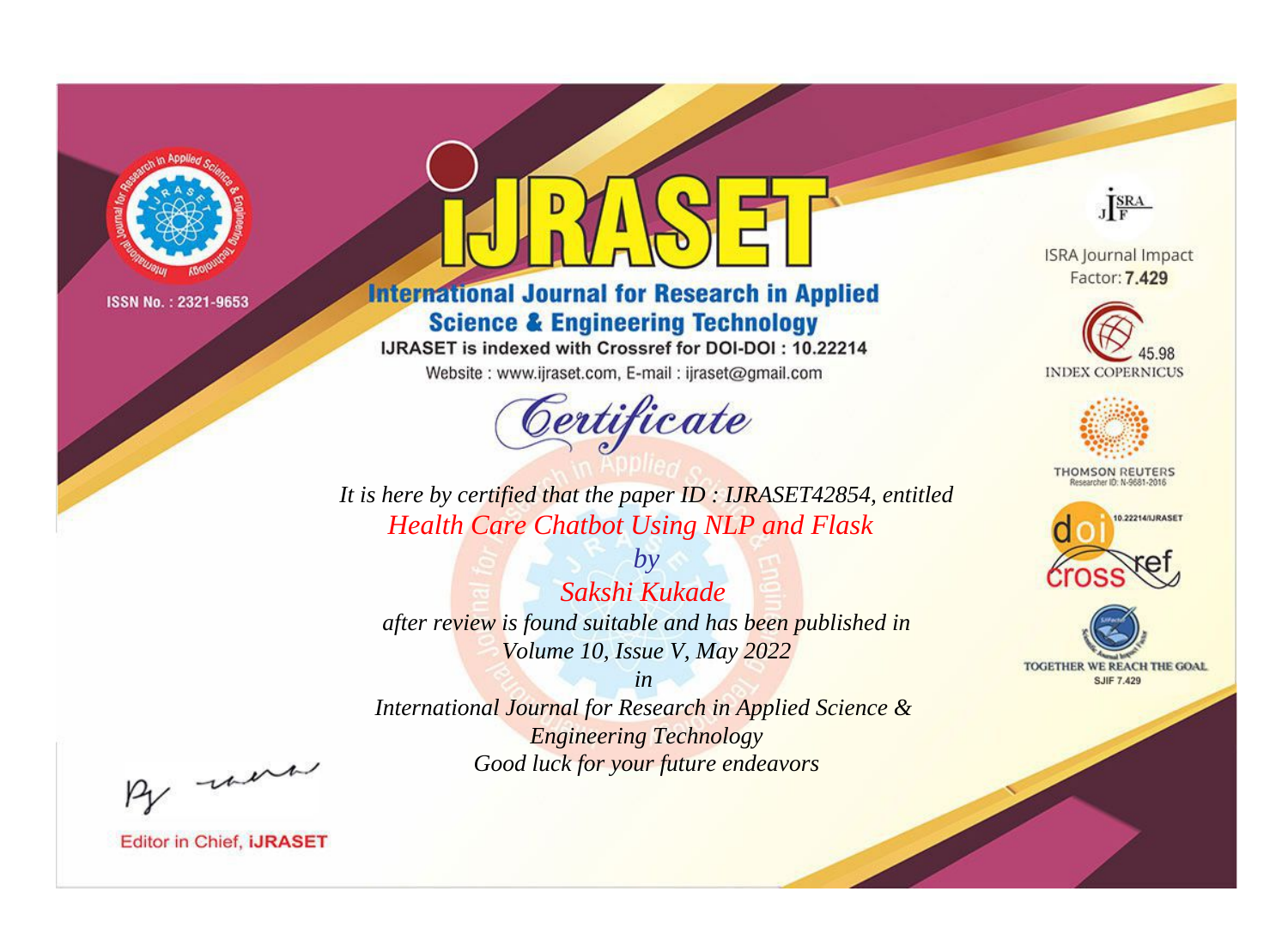

# **International Journal for Research in Applied Science & Engineering Technology**

IJRASET is indexed with Crossref for DOI-DOI: 10.22214

Website: www.ijraset.com, E-mail: ijraset@gmail.com



JERA

**ISRA Journal Impact** Factor: 7.429





**THOMSON REUTERS** 



TOGETHER WE REACH THE GOAL **SJIF 7.429** 

*It is here by certified that the paper ID : IJRASET42854, entitled Health Care Chatbot Using NLP and Flask*

*by Pranali Shinde after review is found suitable and has been published in Volume 10, Issue V, May 2022*

*in* 

*International Journal for Research in Applied Science & Engineering Technology Good luck for your future endeavors*

By morn